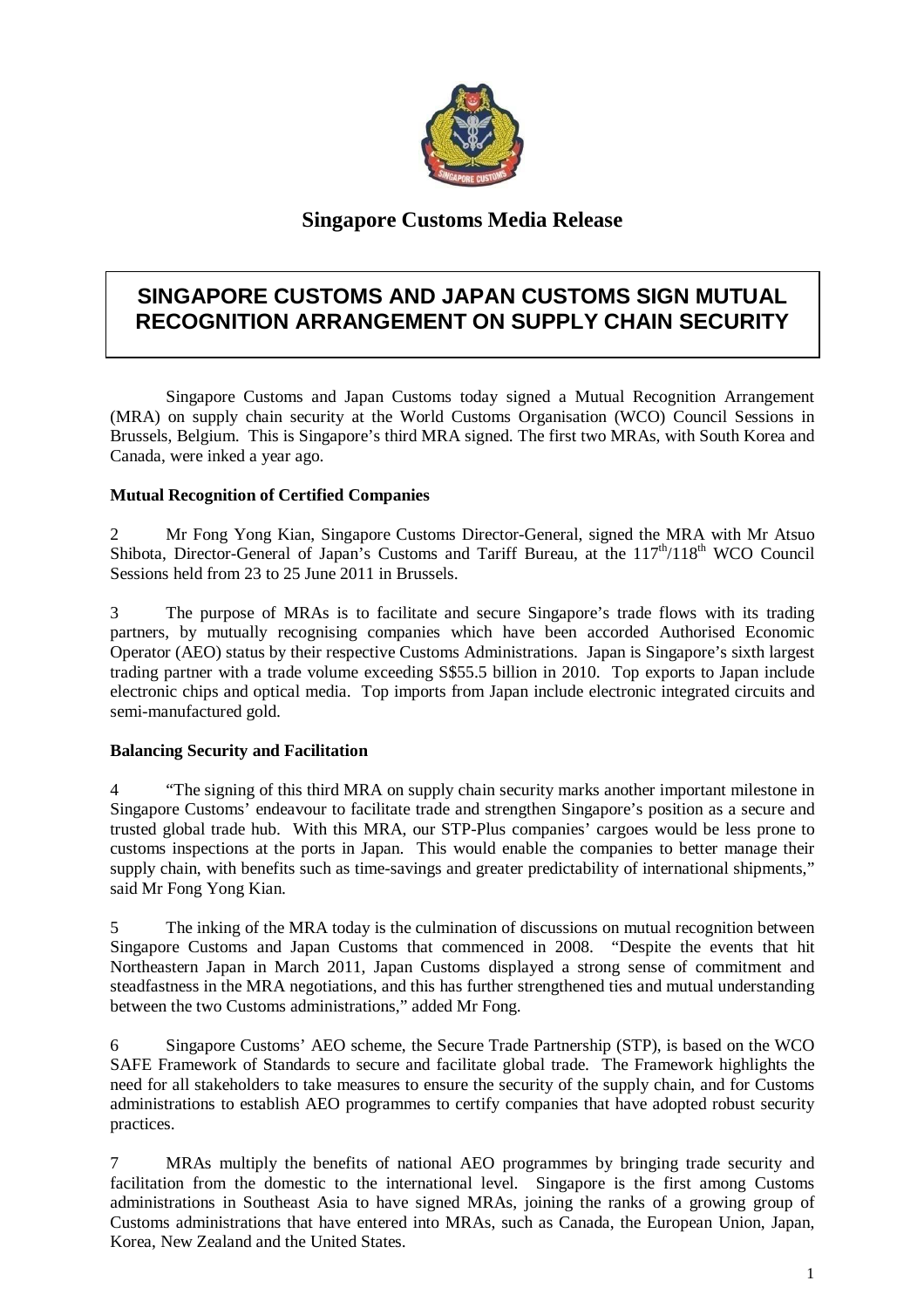#### **Benefits of MRAs to Singapore Businesses**

8 For Singapore businesses, the MRAs mean that STP-Plus certified companies would be recognised by Japan Customs to be of lower risk, leading to expedited release of their goods at the point of importation. These companies can therefore better predict the movement of their cargo, particularly for time-sensitive exports, and enjoy savings in costs which would otherwise be incurred due to delays at the port.

9 Similarly, exports from companies certified under Japan Custom's AEO Programme will be less liable for inspection when they arrive in Singapore. MRAs could also help to facilitate continuous secure trade flows in situations of high alert or when international trade is disrupted. Companies with significant trade dealings with Japan welcomed the signing of Singapore's latest MRA.

10 "Applied Materials is proud to be an STP-Plus certified organisation. The signing of the Mutual Recognition Arrangement between Singapore Customs and Japan Customs will enable faster and more secure cargo clearances for our products shipping from Singapore to Japan, one of Applied Materials' key markets," said Mr Russell Tham, Regional President of Applied Materials South East Asia. "We believe this agreement will increase customers' confidence in our products and services, and in our enhanced capability to support them. This expanded network of alliances further reinforces our reputation in the region as a leader in global security and trade, while enabling us to achieve higher levels of customer satisfaction."

11 Mr Alan Kohlscheen, IBM's Director, Import Compliance & Supply Chain Security, said, "We believe the Singapore Customs MRA with Japan is a significant step towards improved risk management and trade facilitation. Along with enhanced supply chain security, businesses can benefit from the streamlined requirements and shipment processing, IBM looks forward to its continued strong partnership with Singapore Customs, its initiatives to promote and facilitate trade and its desire to enhance global supply chain security."

12 Photographs of the MRA signing in Brussels are attached at Annex A.

**ISSUED BY: SINGAPORE CUSTOMS** 新加坡关税局 **KASTAM SINGAPURA** 

சிங்கப்பூர் சுங்கத்துறை

**DATE: 25 JUNE 2011**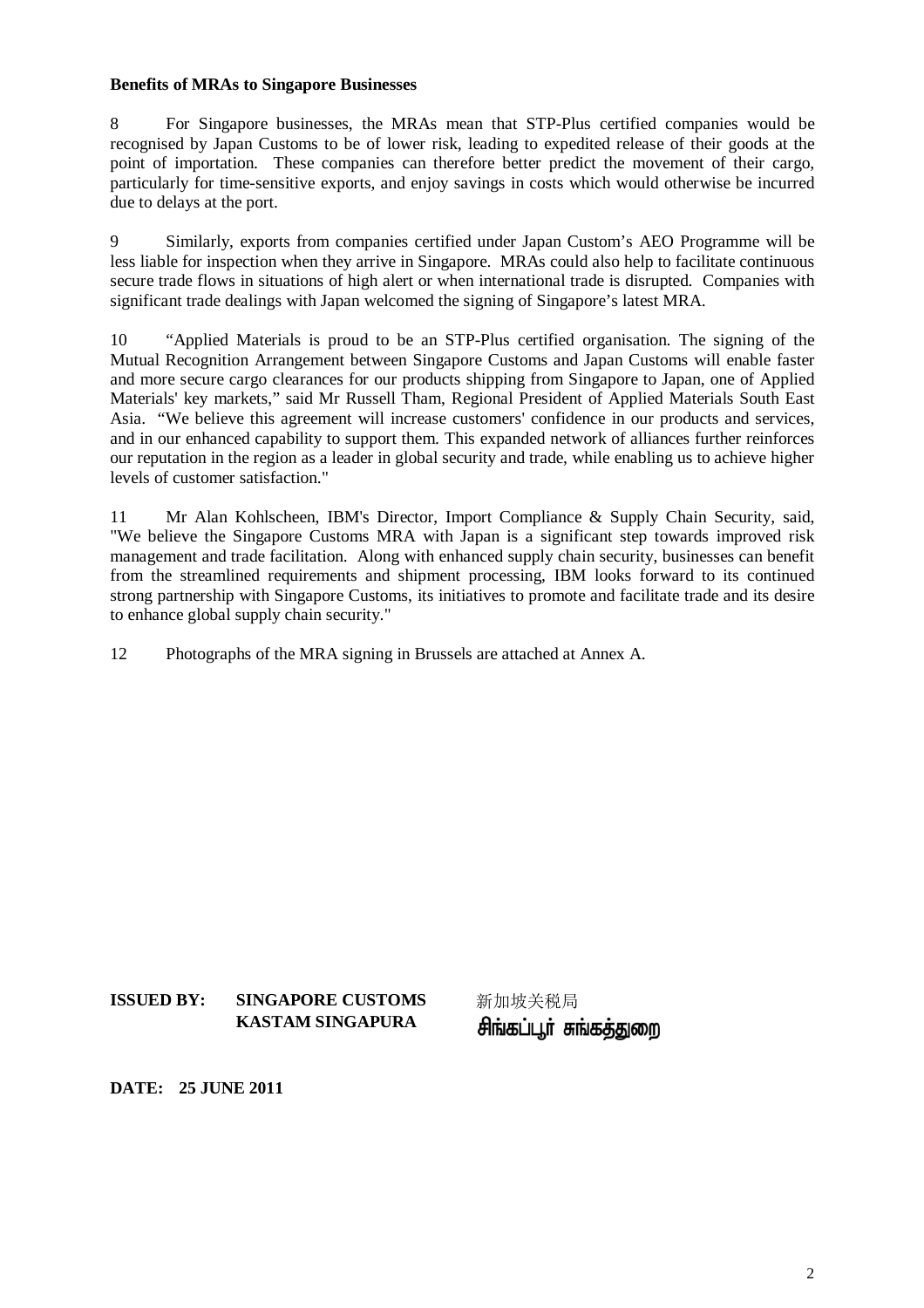### **ANNEX A : PHOTOGRAPHS OF THE MRA SIGNING IN BRUSSELS, BELGIUM**



**Mr Fong Yong Kian, Singapore Customs Director-General and Mr Atsuo Shibota, Director-General of Japan's Customs and Tariff Bureau signing the MRA between Singapore and Japan.** 



**Mr Fong Yong Kian, Singapore Customs Director-General and Mr Atsuo Shibota, Director-General of Japan's Customs and Tariff Bureau shaking hands after signing the MRA between Singapore and Japan.**